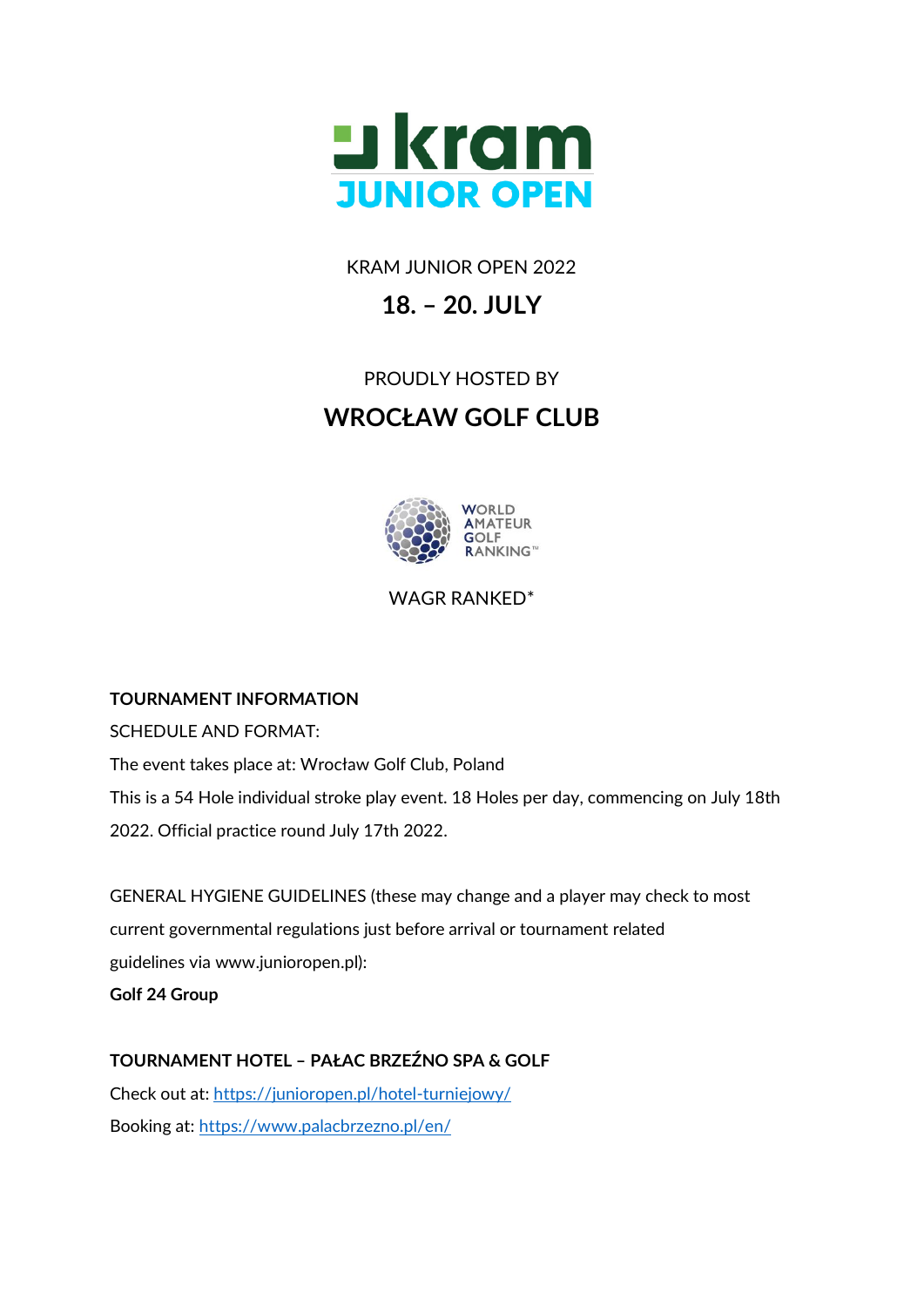### **TOURNAMENT RULES**

Kram Junior Open 2022

#### **I. Tournament Committee.**

The Tournament Committee comprises of three members, i.e.:

- Tournament Director,
- Head Rules Official
- Representative of the Golf Course

#### **II. Eligibility**

Amateurs as per the definition within the Rules of Golf issued by the R&A Rules Limited under 21 years of age.

- "Młodzież" (2003–2001)
- "Junior" (2006-2004)
- "Junior młodszy" (2009-2007)
- "Młodzik" (2011-2010)

The year of birth of the competitor is taken into account.

- 1. The organizer reserves the right to join groups if less than 5 people in a given category enter the tournament.
- 2. Players with a valid PZG handicap card

Players holding a valid handicap card issued by a national golf association / federation other than the national golf federation, provided that they have a current, official handicap confirmation submitted to the Committee in paper or electronic form, at the latest three days before the tournament starts.

- 3. Maximum playing handicap: 36.0. Players admitted to play with higher handicaps play with a handicap of 36.0
- 4. The limit of players in the tournament: 70 players.
- 5. Players play in the age category according to the date of birth on January 1 of a given year.

The home club may apply to the National Association for a permanent transfer of the player to the immediately higher age category (without the right to return in the following years). The application must be positively assessed by the doctor issuing the certificate in accordance with the applicable legal regulations. The player is required to report such a change to the Tournament Committee by Monday 13 July 18:00.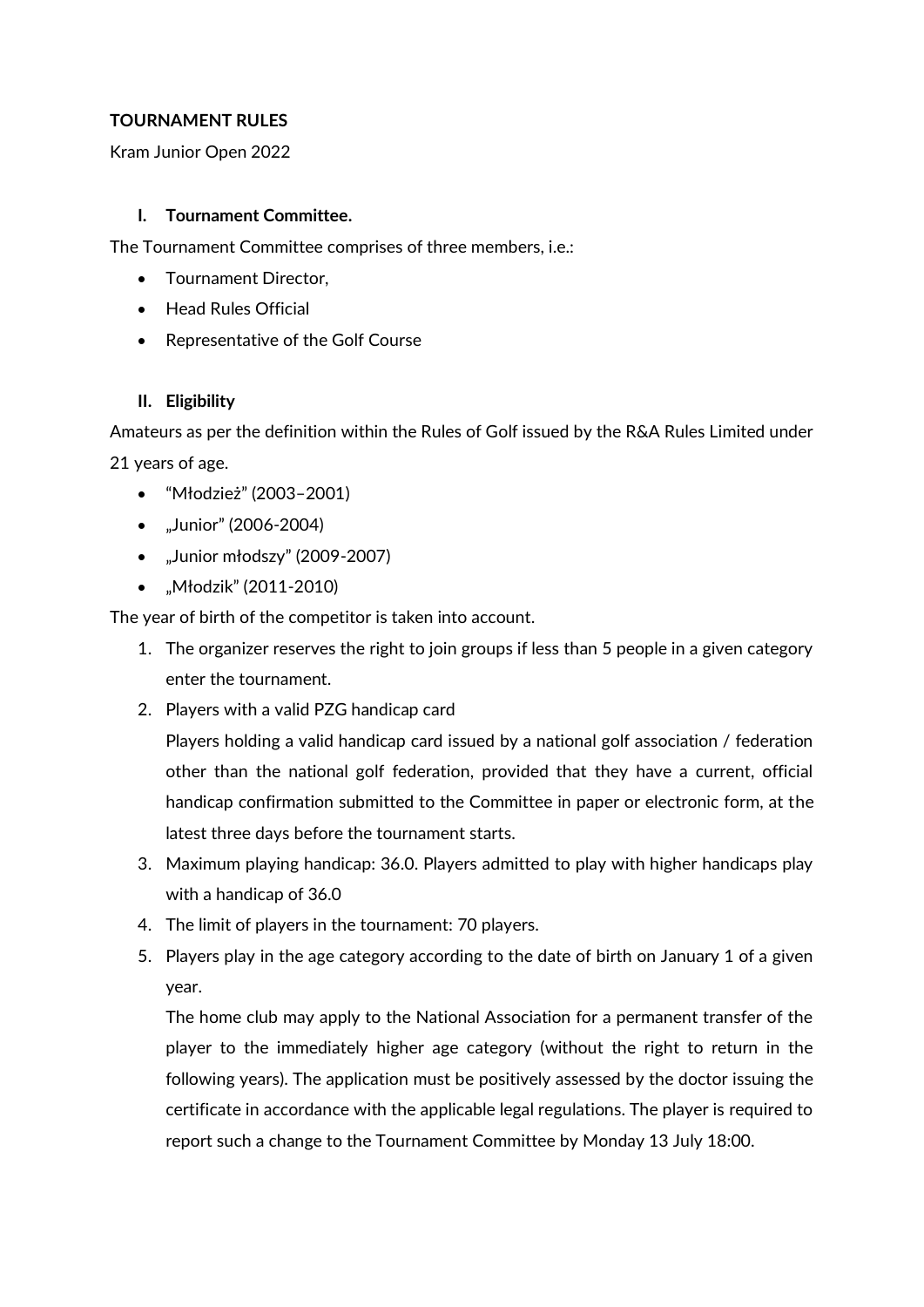#### **III. Tournament classification and format.**

- 1. The competition will be played in the gross Stroke Play format on 54 holes in individual age categories:
- "Młodzież" (born 2003–2001) three places
- "Junior" (born 2006-2004) three places
- "Junior młodszy":(born 2009-2007) only first places
- "Młodzik" (born 2011-2010) only first places and in the Stroke Play format net of 54 holes, (separate classification):
- "Junior młodszy" (born 2009-2007) only first places
- "Młodzik" (born 2011-2010) only first places

The tournament is governed by the MAXIMUM SCORE rule, where the player's gross score is limited to the maximum number of strokes per hole to par + 5, ie par 3 to 8; par 4 to 9 and par 5 to 10.

- 2. Tees:
- Boys 2003-2001, 2006-2004 white tees
- Girls 2003-2001, 2006-2004 yellow tees
- Boys 2009-2007, 2011-2010 yellow tees
- Girls 2009-2007, 2011-2010 red tees

The starting tee hours will be announced the day before each round in the clubhouse and on the website junioropen.pl

- 3. Start time: starts on the tournament day take place from 08:00 on tee no. 1. Groups start at 10-minute intervals. The organizer reserves the right to change the start times, tee and time intervals.
- 4. The organizing committee of the tournament reserves the right to change the handicap limit and the maximum number of players and to combine age groups.
- 5. In the case of equal results in gross stroke play in the general classification, the "countback", understood by the last 18 holes, the last 9 holes (10-18), the last 6 holes (13-18), the last 3 holes (16 -18), the last hole (hole number 18).
- 6. In the case of equal results in the stroke play gross in age categories, the "countback" rule, understood by the last 18 holes, the last 9 holes (10-18), the last 6 holes (13-18), the last 3 holes (16-18), the last hole, will decide (hole number 18).
- 7. In the case of equal results in the stroke play net classification, the "countback" rule, understood by the last 18 holes, the last 9 holes (10-18), the last 6 holes (13-18), the last 3 holes (16-18), the last hole, will decide (hole number 18).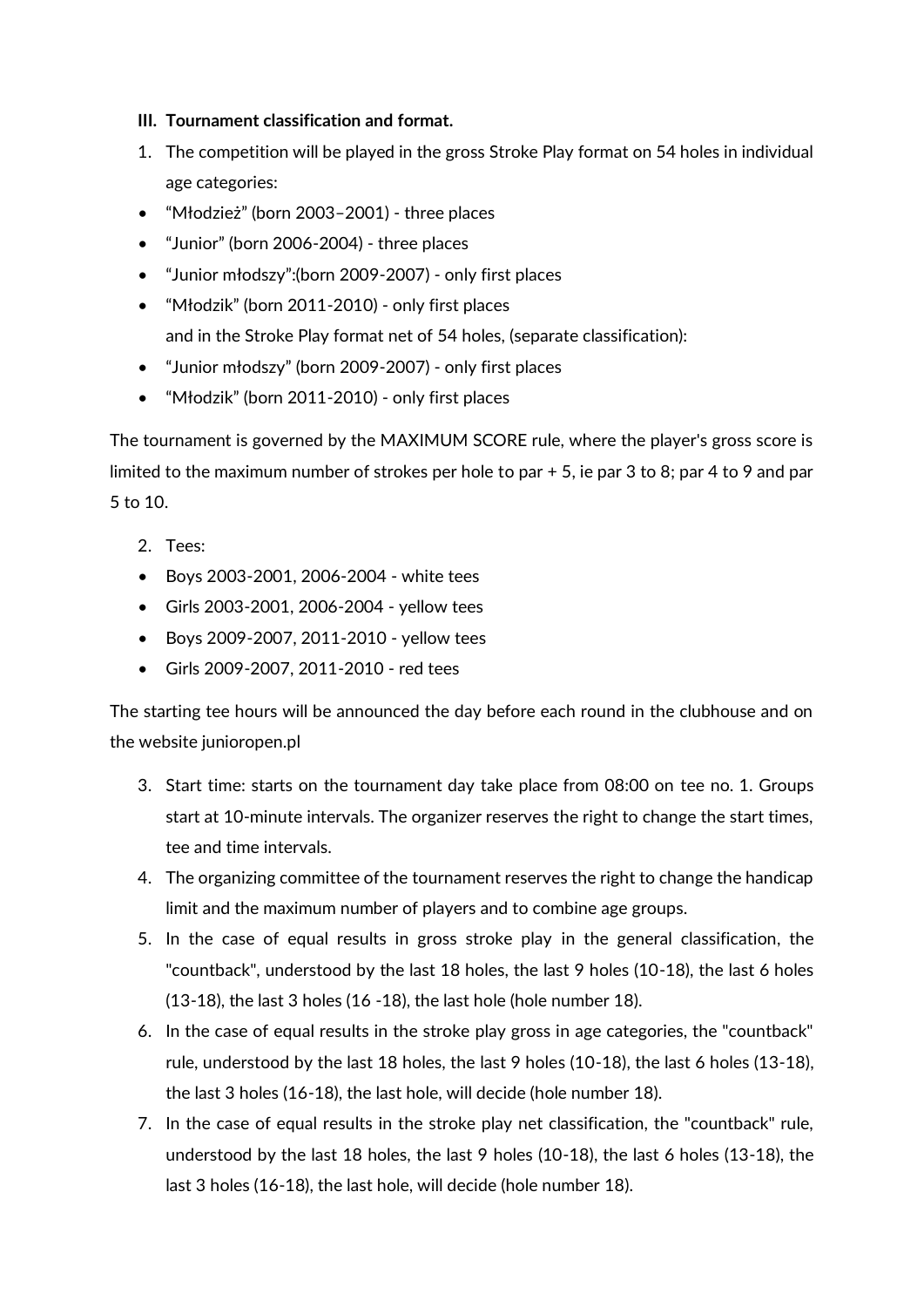#### **IV. Awards**

The 3 best players in the groups of girls and boys from 2003-2001, 2006-2004 years old and the best player and competitor in the 2009-2007, 2011-2010 category in the Gross Stroke Play category will be awarded.

The 3 best net players will also be awarded (group 2009-2007 and 2011-2010). A wild card for a foreign tournament will be awarded to the player with the best gross stroke play result in the general classification.

The cups will also be awarded to the best players in each age group in the Gross Stroke Play classification, broken down by gender.

#### **V. Applications and registration**

- 1. Applications must be made by completing the participation form on the website junioropen.pl
- 2. The condition for admission to the tournaments is to pay the fee to the tournament organizer's account no later than 7 days before the tournament starts.
- 3. The fee for participation in the tournament for a junior club member, Wrocław Golf Club, is:
	- a. in the standard version PLN 300,
	- b. up to PLN 350 in the version
- 4. The fee for participation in the tournament for a junior not a club member is:
	- a. in the standard version PLN 500
	- b. in the version max 600 PLN
- 5. The fee includes:
	- in the standard version:
		- a. 3x green tournament fee
		- b. 3x lunchbox
		- c. 3x lunch
		- d. Startpack

in the max version:

- a. 3x green tournament fee
- b. 1x training round
- c. 3x lunchbox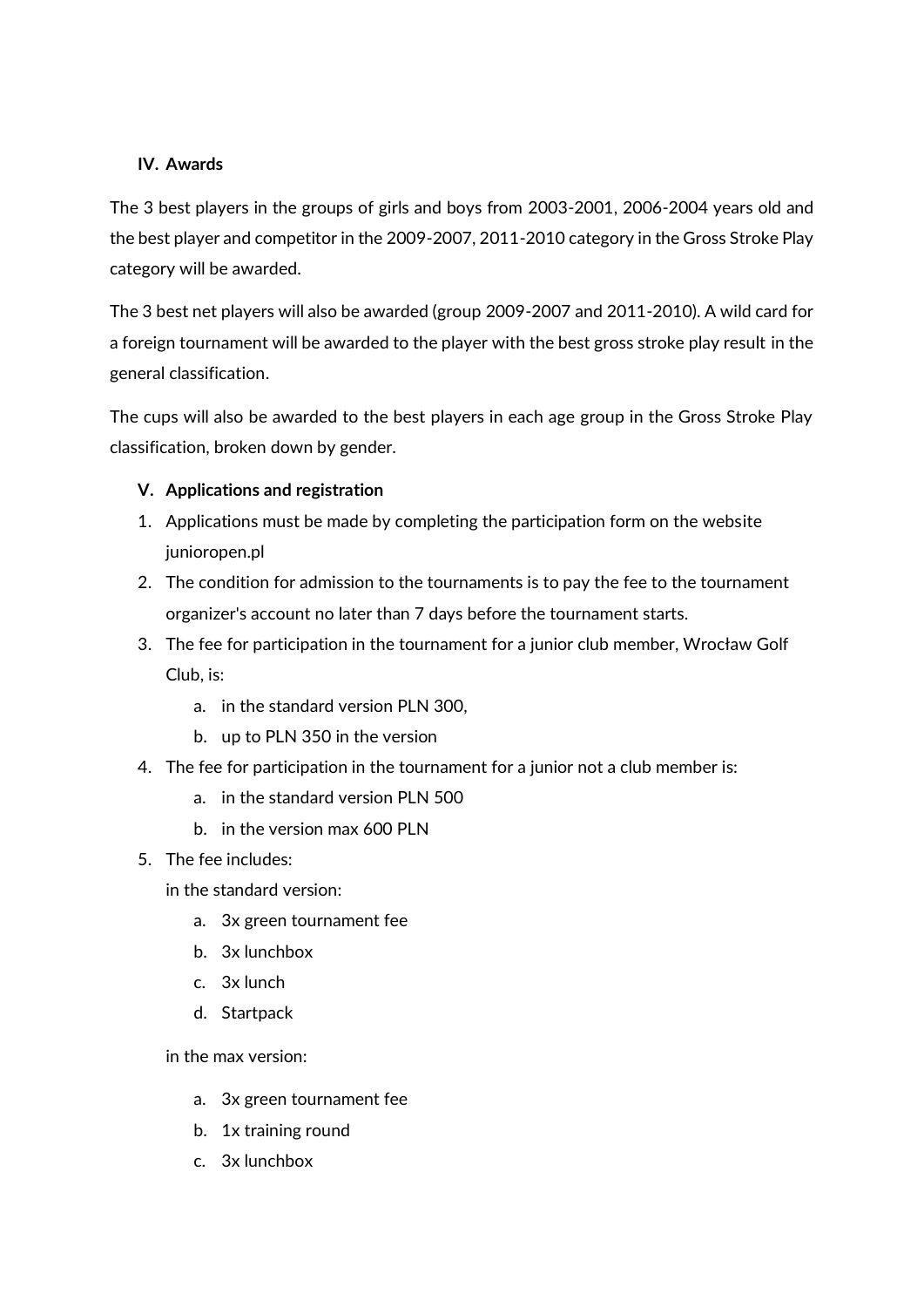- d. 3x lunch
- e. Startpack
- f. 4x unlimited driving range

The payment should be made to the organizer's account:

G24 Group Sp. z o.o. Ul. Żmigordzka 244 A 51-131 Wroclaw Santander Bank account number: 48 1910 1048 2412 0190 4921 0001

Account number for foreign transfers: IBAN: PL48 1910 1048 2412 0190 4921 0001 SWIFT: WRKPPI PPXXX

#### **VI. Game rules**

The tournament will be played under the Rules of Golf as approved by R&A Rules Ltd. and under the Local Rules approved by the Tournament Committee.

Any player who breaches the game etiquette will be disqualified after a one-time warning. The decision to apply such a penalty is made by the judge (Rule 33-7).

#### **VII.Game start time**

Each competitor should be ready to play 5 minutes before the scheduled start time. If a competitor reaches the start ready to play within 5 minutes of his start time (Rule 6-3), the penalty will be two strokes on the first hole. If a competitor shows up at the start 5 minutes after the allotted time, he will be disqualified. If the Tournament Committee determines that the player could not start due to special circumstances, he has the option not to punish him.

#### **VIII. Delaying the game, slow game pace.**

The tournament judge sets the time for the tournament. Each group must keep its position on the field in relation to the preceding group. A group will be considered "out of position" if the time difference between the preceding group is greater than the start time difference. A group that exceeds the allowed time will be warned. If after the next two holes the group is still late or "out of position" the group will be timed. The time to hit should not exceed 40 seconds for each player. If any player exceeds this time, he will be considered delaying the game and penalized accordingly by the referee.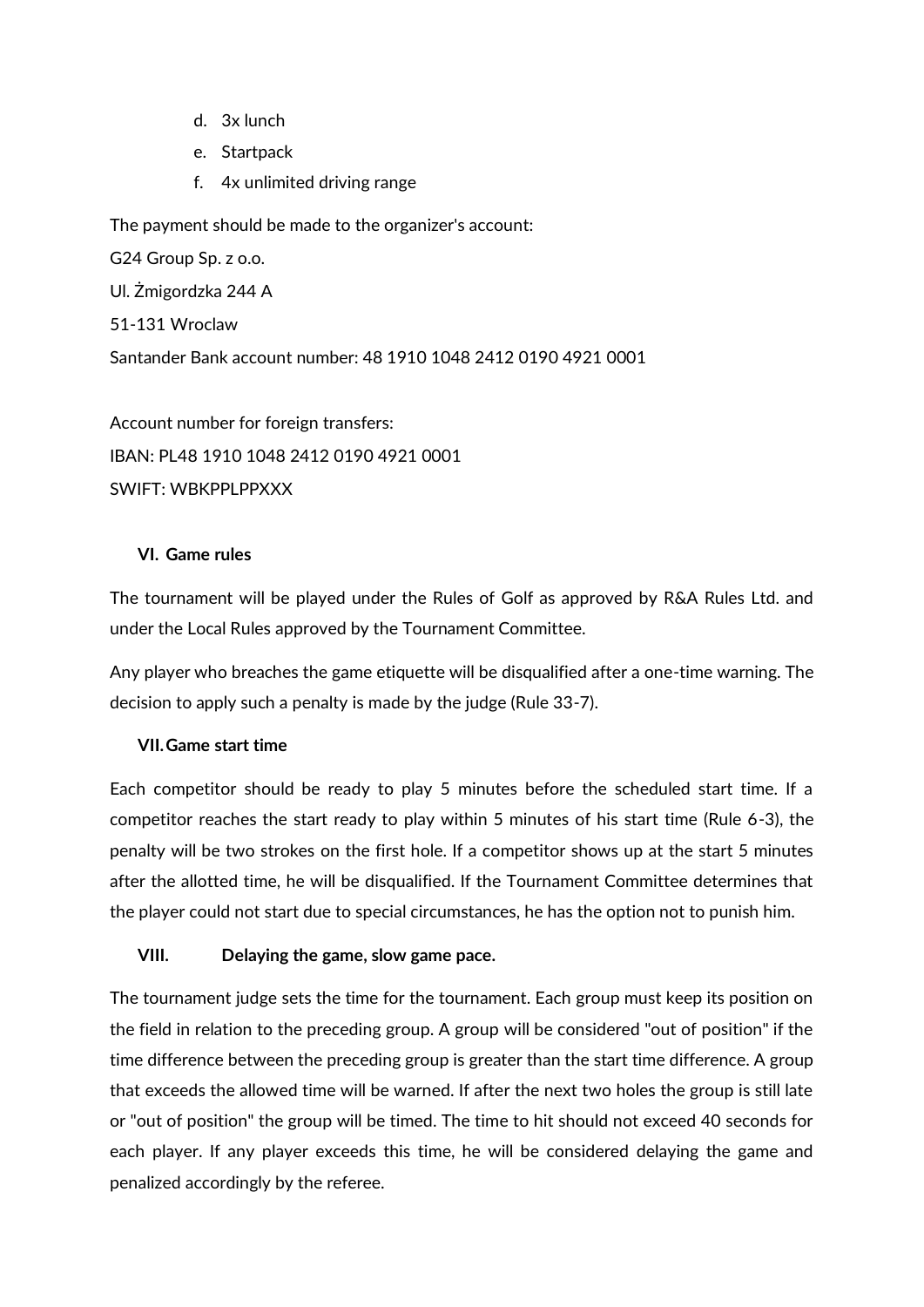Penalty for delaying the game for a player is:

- first offense: one penalty stroke,
- second offense: two penalty strokes,
- third offense: disqualification.

#### **IX. The game stop due to bad weather.**

- 1. If the Tournament Committee determines that the course is unfit for play for any reason or that there are reasons preventing play, it may order play to be suspended temporarily or void play and all results for that round.
- 2. If the course is not fit for play and it is not possible to play 54 holes within the time scheduled for the tournament, this time will not be extended and the result of the tournament will be determined on the basis of returned scorecards from the regular rounds played.
- 3. If it is not possible to play at least one round (18 holes), the tournament will be canceled.
- 4. Suspension of play due to a dangerous situation (note to Reg. 6-8b)
- 5. The Tournament Committee may suspend play due to a dangerous situation as follows:
	- a. Immediate interruption of play: one long siren signal

When players are between the holes, they may not start play until the Committee orders a restart. If they are playing a hole, they must stop play immediately and comply with Rule 6-8. c. If a player fails to discontinue play, he will be disqualified unless circumstances warrant waiving such penalty in accordance with Reg. 33-7.

- b. interruption of play: three consecutive siren signals
	- When players are between the holes, they may not start play until the Committee orders a restart. If players are in the process of playing a hole, they may interrupt play immediately or continue play provided they do so without delay. If they choose to continue playing a given hole, they may stop play at any time before the completion of the hole as provided in Rule 6-8.c. In any event, play must be stopped at the end of the hole in question.
- c. restarting the game: two short siren signals

#### **X. Returning and collecting scorecards.**

The marker is obliged to record only gross results on each hole. Returning and collecting the scorecards will take place at the Tournament Center by a person appointed by the Tournament Committee within 10 minutes after the end of the round. Competitors from a given starting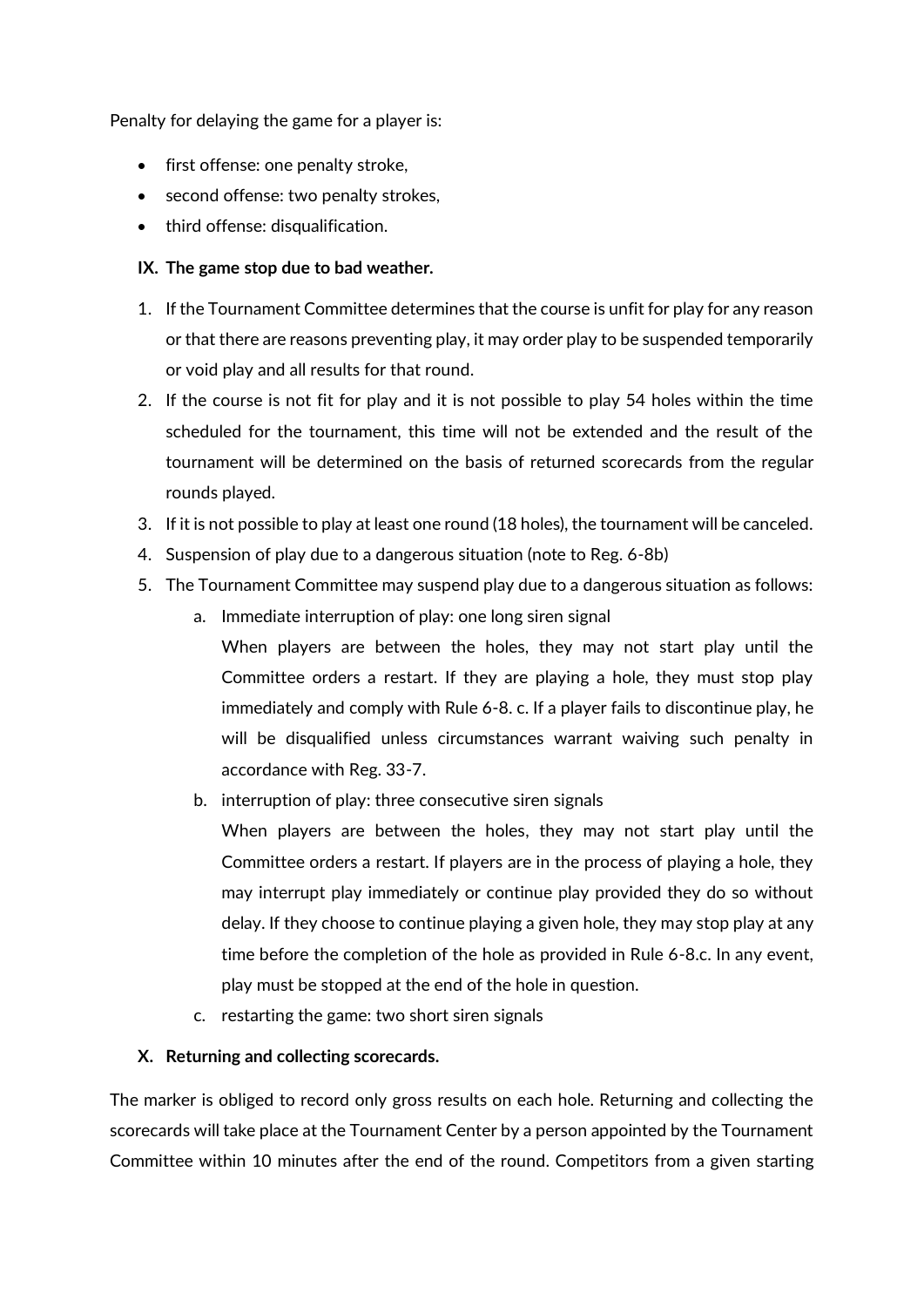group are required to submit their cards at the same time. The player is responsible for giving correct results.

#### **XI. Use of electronic equipment.**

The use of distance measuring devices is permitted. If, during a tournament round, a player uses a device to indicate or measure other parameters that may affect his play (e.g., slope, wind speed, etc.), violating Rule 14-3.

#### **XII.Means of transport.**

Players are not allowed to use means of transport during the regulation round of the competition, unless, with the permission of the Tournament Committee, it is allowed to use means of transport during the training round.

#### **XIII. Electric golf carts.**

Electric carts are allowed.

#### **XIV. Image preservation and data processing.**

- 1. The data controller within the meaning of Regulation (EU) 2016/679 of the European Parliament and of the Council of 27 April 2016 on the protection of individuals with regard to the processing of personal data and on the free movement of such data and the repeal of Directive 95/46 / EC (General Data Protection Regulation) is G24 Group Sp. z o.o. with headquarters in Wrocław, at ul. Żmigrodzka 244A; 54-106 Wrocław, entered into the National Court Register - Register of Entrepreneurs kept by the District Court for Wrocław Fabryczna in Wrocław, IX Commercial Division of the National Court Register under KRS number: 0000222815, NIP: 8961379789, REGON: 933043872, share capital in the amount of PLN 80,000.00,
- 2. By registering for the tournament, the player agrees to the processing of personal data in the following areas: name, surname, e-mail, telephone number, home address, current handicap for the purposes of organizing the KRAM Junior Open tournament, including in particular for the announcement of the public list of players, publication of hours start (tee time), publication of the results on the tournament website and social media and in livescoring. Expressing consent is voluntary, but necessary for the organization of the tournament.
- 3. Each participant of the Tournament agrees to the free use of their image in film, photo and audiovisual materials prepared by the tournament organizer or by an entity authorized by the tournament organizer. The consent to use the image of the